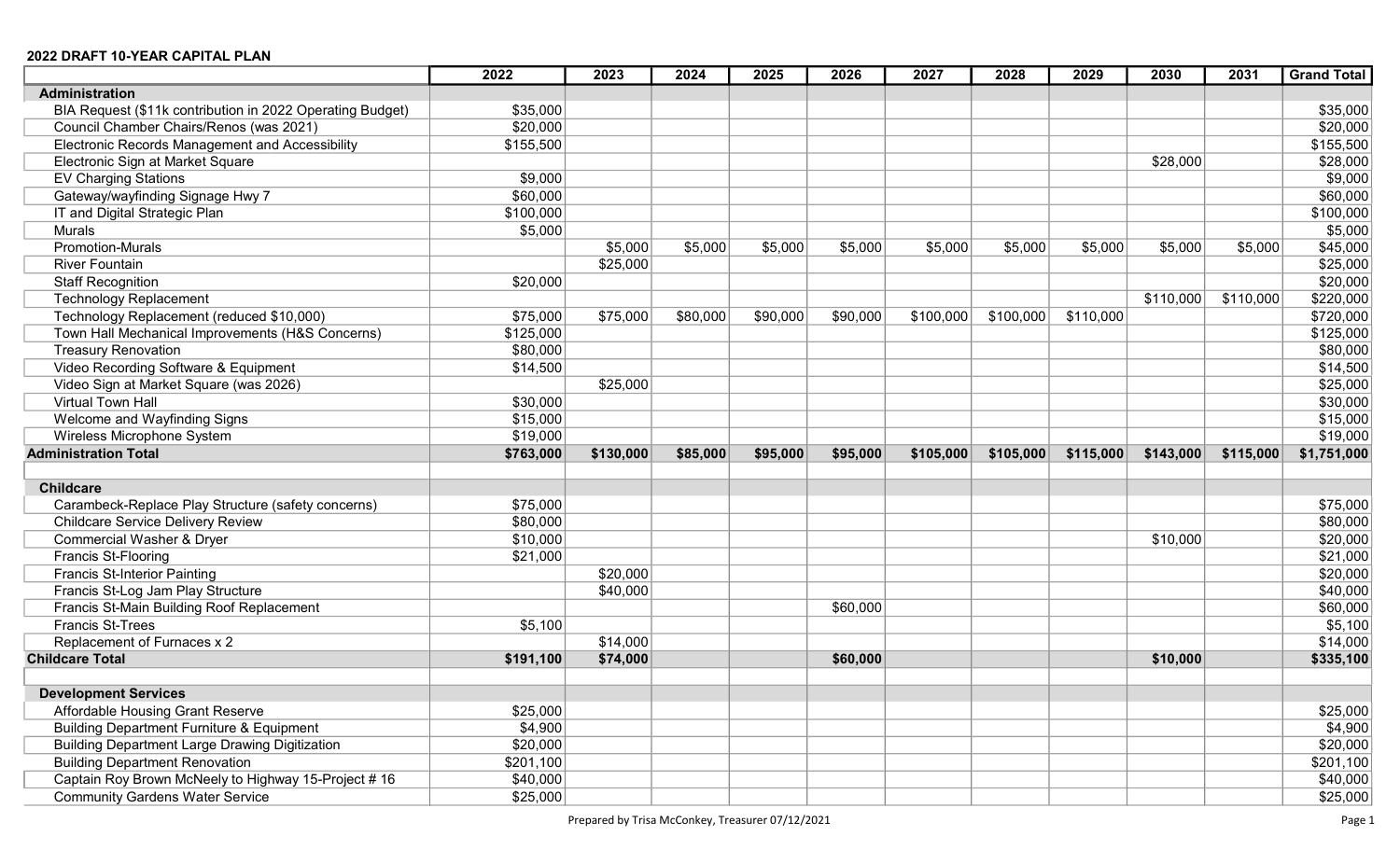|                                                                      | 2022        | 2023        | 2024     | 2025      | 2026     | 2027     | 2028     | 2029     | 2030     | 2031 | <b>Grand Total</b>   |
|----------------------------------------------------------------------|-------------|-------------|----------|-----------|----------|----------|----------|----------|----------|------|----------------------|
| <b>Community Improvement Plan</b>                                    | \$45,100    |             |          |           |          |          |          |          |          |      | \$45,100             |
| <b>Community Improvement Plan Reserve</b>                            | \$25,000    |             |          |           |          |          |          |          |          |      | \$25,000             |
| <b>Comprehensive Review</b>                                          | \$20,000    |             |          |           |          |          |          |          |          |      | \$20,000             |
| Coordination Of Highway Access Highway 7                             |             | \$20,000    | \$20,000 | \$20,000  |          |          |          |          |          |      | \$60,000             |
| Coordination Of Highway Access Plan (MTO)                            | \$20,000    |             |          |           |          |          |          |          |          |      | \$20,000             |
| <b>Cost Share Agreement Administration</b>                           | \$30,000    |             |          |           |          |          |          |          |          |      | \$30,000             |
| <b>Costello Drive-Construction</b>                                   | \$70,000    |             |          |           |          |          |          |          |          |      | \$70,000             |
| Development Charges Study                                            |             |             | \$40,000 |           |          |          |          | \$35,000 |          |      | \$75,000             |
| Development Permit By-law                                            |             | \$75,000    |          |           |          |          |          |          |          |      | \$75,000             |
| Development Permit Housekeeping                                      |             |             |          |           |          |          | \$20,000 |          |          |      | \$20,000             |
| <b>Employment Lands-Design</b>                                       | \$50,000    |             |          |           |          |          |          |          |          |      | \$50,000             |
| Employment Lands-Project 22,23,24- South of 7                        |             | \$1,958,000 |          |           |          |          |          |          |          |      | \$1,958,000          |
| Heritage Tax Rebate Program                                          | \$20,000    |             |          |           |          |          |          |          |          |      | \$20,000             |
| <b>Highway Access Plan</b>                                           | \$6,500     |             |          |           |          |          |          |          |          |      | \$6,500              |
| Intersection Hwy 15 & Roy Brown Blvd-Project # 20                    | \$20,000    |             |          |           |          |          |          |          |          |      | \$20,000             |
| Majestic Elm Protection Program                                      | \$5,000     |             |          |           |          |          |          |          |          |      | \$5,000              |
| McEachen Drive & Access Roads-Design                                 | \$185,000   |             |          |           |          |          |          |          |          |      | \$185,000            |
| <b>Official Plan Revision</b>                                        | \$75,000    |             |          |           |          |          |          |          |          |      | \$75,000             |
| Parking Study/Cash-in-lieu                                           | \$30,000    |             |          |           |          |          |          |          |          |      | \$30,000             |
| Pickup Truck-Building Department                                     |             |             |          |           | \$40,000 |          |          |          |          |      | \$40,000             |
| <b>Registration of Shared Access Easements</b>                       | \$190,000   |             |          |           |          |          |          |          |          |      | \$190,000            |
| Roe St-Construction                                                  | \$75,000    |             |          |           |          |          |          |          |          |      | \$75,000             |
| <b>Development Services Total</b>                                    | \$1,182,600 | \$2,053,000 | \$60,000 | \$20,000  | \$40,000 |          | \$20,000 | \$35,000 |          |      | \$3,410,600          |
|                                                                      |             |             |          |           |          |          |          |          |          |      |                      |
| <b>Facilities</b>                                                    |             |             |          |           |          |          |          |          |          |      |                      |
| Canoe Club Balcony and Railing                                       |             |             | \$10,000 | \$115,000 |          |          |          |          |          |      | \$125,000            |
| Canoe Club Brick Masonry                                             |             |             |          |           |          |          |          |          | \$20,000 |      | \$20,000             |
| <b>Canoe Club Exterior Panels</b>                                    |             |             | \$10,000 |           |          |          |          |          |          |      | \$10,000             |
| Canoe Club Roof                                                      |             |             |          |           | \$86,000 |          |          |          |          |      | \$86,000             |
| Canoe Club-Boat Bay Upgrades (was 2022)<br>Canoe Club-HRV (was 2021) |             |             | \$25,000 |           |          |          |          |          |          |      | \$25,000             |
| Canoe Club-Roof                                                      |             | \$10,000    |          | \$35,000  |          |          |          |          |          |      | \$10,000<br>\$35,000 |
| Canoe Club-Windows & Doors                                           |             | \$20,000    |          |           |          |          |          |          |          |      | \$20,000             |
| Carambeck-Concrete                                                   | \$7,500     |             |          |           |          |          |          |          |          |      | \$7,500              |
| Carambeck-Flooring                                                   | \$15,000    | \$5,000     | \$5,000  |           |          |          |          |          |          |      | \$25,000             |
| Dangerous Substance Review (H&S Requirement)                         | \$18,500    |             |          |           |          |          |          |          |          |      | \$18,500             |
| Fire Hall Garage-Flooring                                            | \$50,000    |             |          |           |          |          |          |          |          |      | \$50,000             |
| Moore House-Air/Furnace                                              | \$12,000    |             |          | \$20,000  |          |          |          |          |          |      | \$32,000             |
| Museum-Air Conditioning                                              | \$10,000    |             |          |           |          |          |          |          |          |      | \$10,000             |
| Museum-Flooring                                                      | \$5,000     |             |          |           |          |          |          |          |          |      | \$5,000              |
| Museum-Masonry                                                       |             | \$5,000     |          | \$5,000   |          |          |          |          |          |      | \$10,000             |
| Museum-Roof                                                          |             |             |          |           |          | \$15,000 |          |          |          |      | \$15,000             |
|                                                                      |             |             |          |           |          |          |          |          |          |      |                      |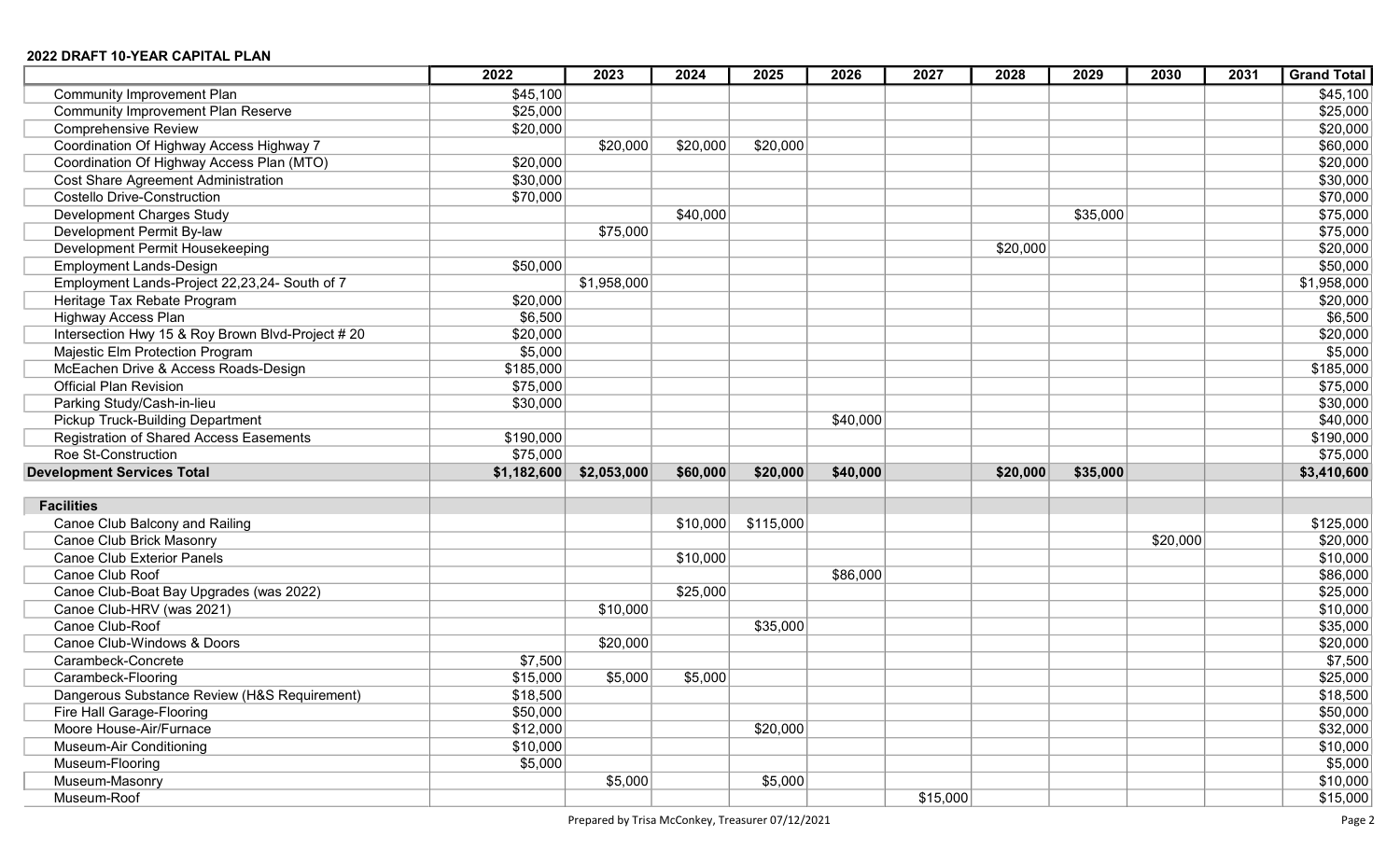|                                         | 2022      | 2023      | 2024      | 2025     | 2026                   | 2027        | 2028     | 2029     | 2030     | 2031      | <b>Grand Total</b> |
|-----------------------------------------|-----------|-----------|-----------|----------|------------------------|-------------|----------|----------|----------|-----------|--------------------|
| Museum-Windows & Doors                  | \$40,000  | \$40,000  | \$10,000  |          |                        |             |          |          |          |           | \$90,000           |
| Police/Fire Roof Coating 120 sq. ft.    |           |           |           |          |                        |             |          |          |          | \$25,000  | \$25,000           |
| Police/Fire Roof Coating 4540 sq. ft.   |           |           |           |          |                        |             |          |          |          | \$72,000  | \$72,000           |
| Police/Fire Roof Coating 6350 sq. ft.   |           |           |           |          |                        |             |          |          |          | \$115,000 | \$115,000          |
| Police/Fire Roof Coating 640 sq. ft     |           |           |           |          |                        |             |          |          |          | \$19,200  | \$19,200           |
| Police/Fire Roof Coating 975 sq. ft     |           |           |           |          |                        |             |          |          |          | \$18,000  | \$18,000           |
| Police/Fire Station-Heat/AC Controllers | \$600     |           |           |          |                        |             |          |          |          |           | \$600              |
| Police/Fire-Garage Doors                |           |           | \$50,000  |          |                        |             |          |          |          |           | \$50,000           |
| Police/Fire-Painting                    |           | \$5,000   |           | \$5,000  |                        |             |          |          |          |           | \$10,000           |
| Police/Fire-Roof                        |           |           |           |          | \$100,000              |             |          |          |          |           | \$100,000          |
| Police/Fire-Windows & Doors             |           |           |           | \$30,000 |                        |             |          |          |          |           | \$30,000           |
| <b>Security Cameras-Town Buildings</b>  | \$3,500   |           |           |          |                        |             |          |          |          |           | \$3,500            |
| Town Hall Architectural Metal           |           |           |           |          | \$750,000              |             |          |          |          |           | \$750,000          |
| Town Hall Auditorium-Carpet             | \$10,000  |           |           |          |                        |             |          |          |          |           | \$10,000           |
| <b>Town Hall Exterior Stone</b>         |           |           |           |          |                        |             |          |          |          | \$300,000 | \$300,000          |
| Town Hall Main Roof                     |           |           |           |          | \$150,000              |             |          |          |          |           | \$150,000          |
| Town Hall Roof Slate Shingles           |           |           |           |          |                        | \$1,600,000 |          |          |          |           | \$1,600,000        |
| Town Hall Wood Windows                  |           |           |           |          | \$10,000               |             |          |          |          |           | \$10,000           |
| Town Hall-Council Chamber AC            | \$7,000   |           |           |          |                        |             |          |          |          |           | \$7,000            |
| Town Hall-Repointing                    | \$117,000 |           |           |          |                        |             |          |          |          |           | \$117,000          |
| Town Hall-Roof                          |           | \$75,000  |           |          |                        | \$950,000   |          |          |          |           | \$1,025,000        |
| <b>Train Station -Air Conditioning</b>  | \$10,000  |           |           |          |                        |             |          |          |          |           | \$10,000           |
| <b>Train Station-Equipment</b>          | \$25,000  |           |           |          |                        |             |          |          |          |           | \$25,000           |
| <b>Train Station-Roof</b>               |           |           |           |          |                        |             |          | \$30,000 |          |           | \$30,000           |
| <b>Train Station-Senior Centre</b>      | \$25,000  |           |           |          |                        |             |          |          |          |           | \$25,000           |
| <b>Facilities Total</b>                 | \$356,100 | \$160,000 | \$110,000 |          | $$210,000$ \$1,096,000 | \$2,565,000 |          | \$30,000 | \$20,000 | \$549,200 | \$5,096,300        |
| Library                                 |           |           |           |          |                        |             |          |          |          |           |                    |
| <b>Library Aluminum Siding</b>          |           |           |           |          |                        |             |          |          |          | \$10,000  | \$10,000           |
| Library Furniture & Shelving            | \$49,893  |           |           |          |                        |             |          |          |          |           | \$49,893           |
| <b>Library Public Computers</b>         | \$7,000   |           |           |          |                        |             |          |          |          |           | \$7,000            |
| <b>Library Resources</b>                | \$39,623  | \$39,623  | \$39,623  | \$39,623 | \$39,623               | \$39,623    | \$39,623 | \$39,623 | \$39,623 | \$39,623  | \$396,230          |
| Library Roof 1970 sq. ft                |           |           |           |          |                        | \$98,500    |          |          |          |           | \$98,500           |
| Library Roof 1970 sq. ft-Repair         | \$10,000  |           |           |          |                        |             |          |          |          |           | \$10,000           |
| Library Roof 2850 sq. ft-Coating        | \$59,000  |           |           |          |                        |             |          |          |          |           | \$59,000           |
| Library Roof 4700 sq. ft-Replace        |           |           |           |          | \$38,000               |             |          |          |          |           | \$38,000           |
| Library Strategic Plan                  | \$40,000  |           |           |          |                        |             |          |          |          |           | \$40,000           |
| Library-HVAC Unit Replacement           | \$46,750  | \$24,500  | \$24,500  | \$18,250 |                        |             |          |          |          |           | \$114,000          |
| Library-Renovations                     | \$60,000  |           |           |          |                        |             |          |          |          |           | \$60,000           |
| <b>Library Total</b>                    | \$312,265 | \$64,123  | \$64,123  | \$57,873 | \$77,623               | \$138,123   | \$39,623 | \$39,623 | \$39,623 | \$49,623  | \$882,622          |
|                                         |           |           |           |          |                        |             |          |          |          |           |                    |
| <b>Protective Services</b>              |           |           |           |          |                        |             |          |          |          |           |                    |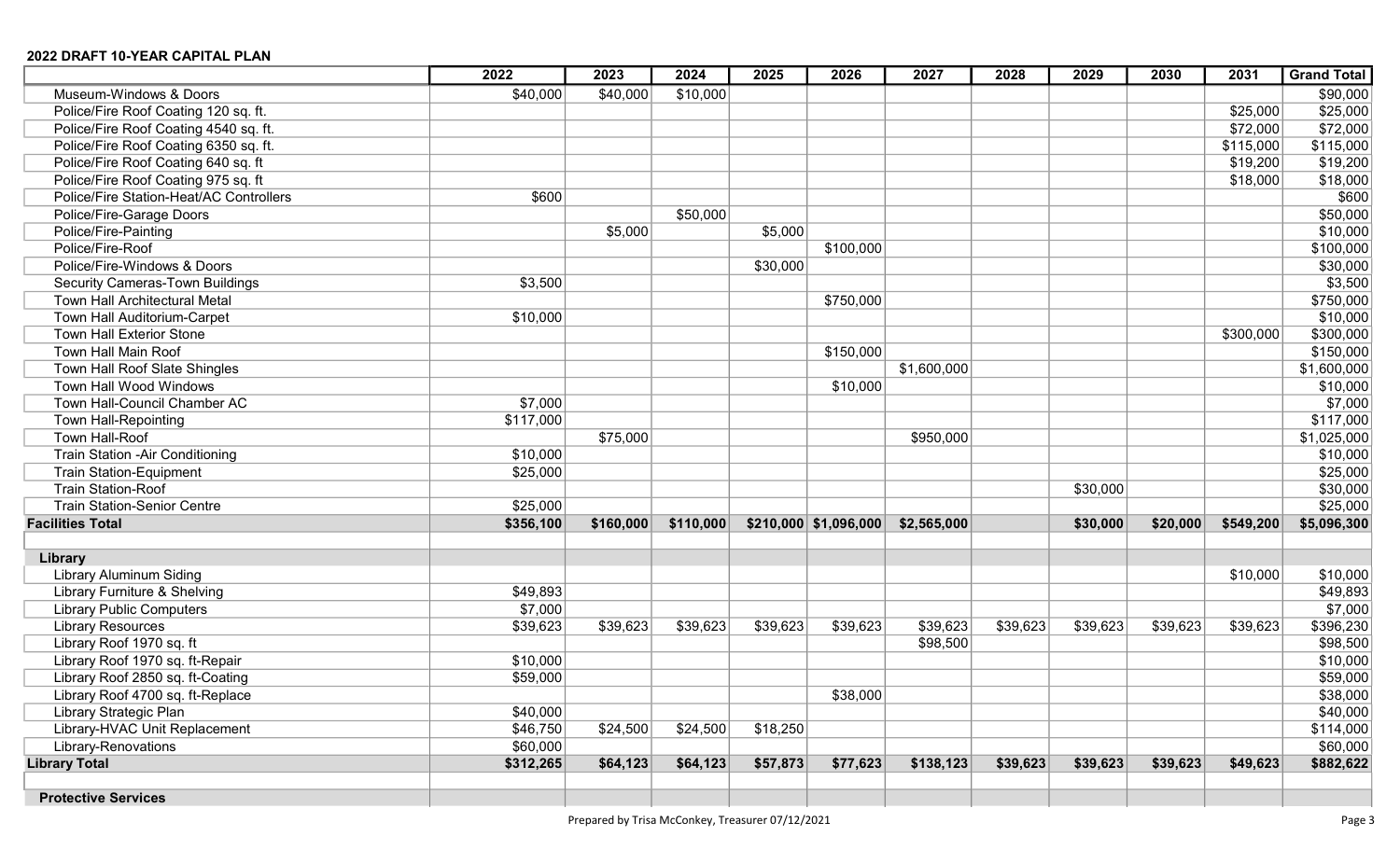|                                                 | 2022        | 2023      | 2024        | 2025      | 2026      | 2027        | 2028                      | 2029      | 2030                     | 2031      | <b>Grand Total</b> |
|-------------------------------------------------|-------------|-----------|-------------|-----------|-----------|-------------|---------------------------|-----------|--------------------------|-----------|--------------------|
| By-law- Two E-bikes                             | \$8,000     |           |             |           |           |             |                           |           |                          |           | \$8,000            |
| By-law-Hybrid SUV                               | \$50,000    |           |             |           |           |             |                           |           |                          |           | \$50,000           |
| <b>Fire Command Vehicle</b>                     |             |           |             | \$60,000  |           |             |                           |           |                          |           | \$60,000           |
| Fire Fighter Equipment (10) 2021 to 2029        |             |           |             |           |           |             |                           | \$100,000 |                          |           | \$100,000          |
| Fire Hall Digital Sign                          | \$25,000    |           |             |           |           |             |                           |           |                          |           | \$25,000           |
| Fire Prevention/Emergency Trailer               |             |           |             | \$110,000 |           |             |                           |           |                          |           | \$110,000          |
| Fire/By-law Management Software                 | \$2,800     |           |             |           |           |             |                           |           |                          |           | \$2,800            |
| Fire/Police Station Expansion (\$1,669,000)     |             |           |             |           |           |             | \$2,100,000               |           |                          |           | \$2,100,000        |
| Fire-Hose & Nozzle                              | \$100,000   |           |             |           |           |             |                           |           |                          |           | \$100,000          |
| <b>Fire-Training Centre</b>                     |             | \$450,000 |             |           |           |             |                           |           |                          |           | \$450,000          |
| FPO Hybrid or Electric Car (increased \$5,000)  | \$45,000    |           |             |           |           |             |                           |           |                          |           | \$45,000           |
| Helmets                                         |             |           |             |           |           | \$16,000    |                           |           |                          |           | \$16,000           |
| <b>Ladder Truck</b>                             |             |           |             |           |           |             |                           |           | \$1,400,000              |           | \$1,400,000        |
| Pick-up Truck with Light Package                |             |           | \$45,000    |           | \$45,000  |             |                           |           |                          |           | \$90,000           |
| Police-Mounted Digital Sign                     | \$15,000    |           |             |           |           |             |                           |           |                          |           | \$15,000           |
| Provision for 2 new Fire Vehicles               |             |           |             |           |           |             |                           | \$866,000 |                          |           | \$866,000          |
| Pumper                                          |             |           |             |           |           |             |                           |           |                          | \$650,000 | \$650,000          |
| <b>SCBA &amp; Cylinders</b>                     |             | \$300,000 |             |           |           |             |                           |           |                          |           | \$300,000          |
| Thermal Imaging Camera                          |             | \$10,000  |             |           |           |             |                           |           |                          |           | \$10,000           |
| Vehicle with Light Package                      |             |           |             |           |           |             | \$40,000                  |           |                          |           | \$40,000           |
| <b>Protective Services Total</b>                | \$245,800   | \$760,000 | \$45,000    | \$170,000 | \$45,000  |             | $$16,000 \mid $2,140,000$ |           | $$966,000 \; $1,400,000$ | \$650,000 | \$6,437,800        |
|                                                 |             |           |             |           |           |             |                           |           |                          |           |                    |
| <b>Public Works</b>                             |             |           |             |           |           |             |                           |           |                          |           |                    |
| <b>Additional Vehicle</b>                       |             |           |             |           |           |             |                           |           | \$150,000                |           | \$150,000          |
| <b>Asphalt Hot Box</b>                          |             |           | \$40,000    |           |           |             |                           |           |                          |           | \$40,000           |
| Backhoe                                         |             | \$130,000 |             |           |           |             |                           |           |                          |           | \$130,000          |
| <b>Bates Ave Extension</b>                      |             |           |             |           |           |             |                           |           | \$830,000                |           | \$830,000          |
| Bates Ave Public Works Facility (was 2022)      |             |           | \$2,740,000 |           |           |             |                           |           |                          |           | \$2,740,000        |
| Bates Ave Salt/Sand and Cold Storage (was 2022) |             |           | \$2,031,000 |           |           |             |                           |           |                          |           | \$2,031,000        |
| <b>Blower RPM</b>                               |             | \$135,000 |             |           |           |             | \$135,000                 |           |                          |           | \$270,000          |
| Bridge St 92/100 Bridge St Parking Lots         |             |           |             |           | \$240,000 |             |                           |           |                          |           | \$240,000          |
| Bridge St. Parking Lot (was 2022)               |             |           | \$144,000   |           |           |             |                           |           |                          |           | \$144,000          |
| <b>Bridge St-Design</b>                         | \$0         |           |             |           |           |             |                           |           |                          |           | \$0                |
| <b>Bridge St-Revitalization</b>                 | \$3,850,000 |           |             |           |           |             |                           |           |                          |           | \$3,850,000        |
| <b>Bridge St-Storm Outfall Investigation</b>    | \$24,000    |           |             |           |           |             |                           |           |                          |           | \$24,000           |
| Campbell St                                     |             | \$240,000 |             |           |           |             |                           |           |                          |           | \$240,000          |
| Cavanagh Road to 4 lanes- Hooper to Boundary    |             |           |             |           |           | \$4,000,000 |                           |           |                          |           | \$4,000,000        |
| Central Bridge Replacement                      | \$6,190,000 |           |             |           |           |             |                           |           |                          |           | \$6,190,000        |
| <b>Central Bridge-Utility Relocate</b>          | \$300,000   |           |             |           |           |             |                           |           |                          |           | \$300,000          |
| Chipper                                         |             |           | \$70,000    |           |           |             |                           |           |                          |           | \$70,000           |
| Coleman/Lansdowne-Turning lanes & Signals       |             |           |             |           |           | \$510,000   |                           |           |                          |           | \$510,000          |
| Coleman/Park Pedestrian Crossover               | \$32,500    |           |             |           |           |             |                           |           |                          |           | \$32,500           |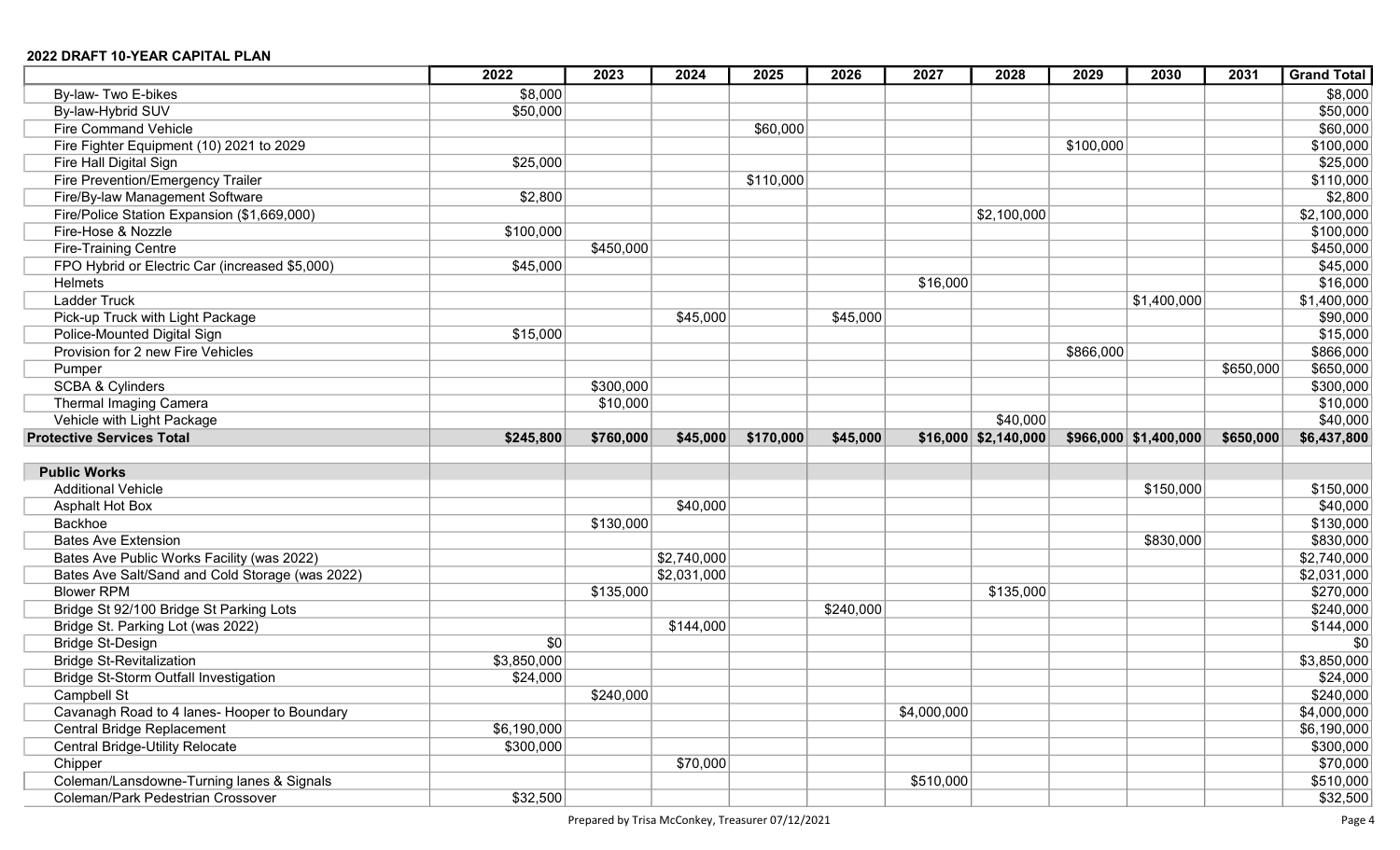|                                               | 2022      | 2023      | 2024      | 2025      | 2026      | 2027      | 2028      | 2029      | 2030      | 2031      | <b>Grand Total</b> |
|-----------------------------------------------|-----------|-----------|-----------|-----------|-----------|-----------|-----------|-----------|-----------|-----------|--------------------|
| Concession 8-Rehabilitation                   | \$50,000  |           |           |           |           |           |           |           |           |           | \$50,000           |
| Countertop Composter Reimbursement Program    | \$40,000  |           |           |           |           |           |           |           |           |           | \$40,000           |
| Crosswalks (3 on Bridge St)                   | \$300,000 |           |           |           |           |           |           |           |           |           | \$300,000          |
| Donald St.                                    |           |           | \$96,000  |           |           |           |           |           |           |           | \$96,000           |
| Dusson Loader                                 |           |           |           |           |           | \$275,000 |           |           | \$275,000 |           | \$550,000          |
| Elizabeth / Laura                             |           |           |           |           | \$192,000 |           |           |           |           |           | \$192,000          |
| Emily St-Victoria St. to western limit        | \$380,000 |           |           |           |           |           |           |           |           |           | \$380,000          |
| Frank St                                      |           | \$300,000 |           |           |           |           |           |           |           |           | \$300,000          |
| Hooper St.                                    |           |           |           |           |           | \$300,000 |           |           |           |           | \$300,000          |
| Joseph St Storm Treatment                     |           |           |           | \$600,000 |           |           |           |           |           |           | \$600,000          |
| Lake Ave W.-Mississippi Road to Boat Launch   |           |           |           |           |           | \$240,000 |           |           |           |           | \$240,000          |
| Lansdowne Ave                                 |           |           |           |           | \$480,000 |           |           |           |           |           | \$480,000          |
| Library Parking Lot                           |           |           | \$144,000 |           |           |           |           |           |           |           | \$144,000          |
| <b>Lyndhurst St-Reconstruction</b>            | \$96,000  |           |           |           |           |           |           |           |           |           | \$96,000           |
| McNeely Pathway-Patterson to Bridges          | \$140,000 |           |           |           |           |           |           |           |           |           | \$140,000          |
| Mississippi Manor                             |           |           | \$600,000 |           |           |           |           |           |           |           | \$600,000          |
| Mississippi Manor (was 2022)                  |           | \$240,000 |           |           |           |           |           |           |           |           | \$240,000          |
| Moffatt St.-Townline to MacKenzie             | \$525,000 |           |           |           |           |           |           |           |           |           | \$525,000          |
| <b>Munro Carmel</b>                           |           |           |           | \$288,000 |           |           |           |           |           |           | \$288,000          |
| Munro St-Moore to Rochester                   | \$290,000 |           |           |           |           |           |           |           |           |           | \$290,000          |
| Napoleon St (was 2022)                        |           | \$300,000 |           |           |           |           |           |           |           |           | \$300,000          |
| New Downtown Parking Lot                      |           |           |           | \$578,000 |           |           |           |           |           |           | \$578,000          |
| Overlay                                       |           | \$352,253 | \$352,253 | \$352,253 | \$352,253 | \$352,253 | \$352,253 | \$352,253 | \$352,253 | \$352,253 | \$3,170,277        |
| Overlay Program                               | \$337,576 |           |           |           |           |           |           |           |           |           | \$337,576          |
| Park Ave Storm Treatment                      |           |           |           |           |           |           | \$600,000 |           |           |           | \$600,000          |
| <b>Plow Truck</b>                             | \$310,000 |           |           |           | \$310,000 |           |           | \$310,000 |           |           | \$930,000          |
| Princess St                                   |           |           | \$192,000 |           |           |           |           |           |           |           | \$192,000          |
| Public Works Yard-EA & Design (was 2022)      |           | \$500,000 |           |           |           |           |           |           |           |           | \$500,000          |
| Public Works-3/4 ton Pick-up Truck            | \$45,000  |           |           |           |           |           |           |           |           |           | \$45,000           |
| <b>Public Works-Truck</b>                     |           |           |           |           |           | \$45,000  |           |           |           |           | \$45,000           |
| <b>Public Works-Truck</b>                     |           |           |           | \$45,000  |           |           |           |           |           |           | \$45,000           |
| Public Works-Truck-1 ton                      |           |           |           |           | \$80,000  |           |           |           | \$85,000  |           | \$165,000          |
| Public Works-Truck-1/2 ton                    | \$45,000  |           |           |           |           |           |           |           |           |           | \$45,000           |
| Public Works-Truck-Extended Cab               | \$55,000  | \$55,000  |           |           |           |           |           |           |           |           | \$110,000          |
| Queen St                                      |           |           |           |           |           | \$480,000 |           |           |           |           | \$480,000          |
| Ramsay St                                     |           | \$144,000 |           |           |           |           |           |           |           |           | \$144,000          |
| <b>Riverside Parking Lot</b>                  |           |           |           | \$300,000 |           |           |           |           |           |           | \$300,000          |
| Roads-Topographic Surveys                     | \$50,000  |           |           |           |           |           |           |           |           |           | \$50,000           |
| Sarah St                                      |           |           | \$360,000 |           |           |           |           |           |           |           | \$360,000          |
| Sidewalk Plow (\$25,000)                      | \$150,000 |           |           |           |           |           |           |           |           |           | \$150,000          |
| Sidewalks (Franktown Rd, Highway 7 & McNeely) |           |           |           | \$328,000 |           |           |           |           |           |           | \$328,000          |
| <b>Sod Topsoil Various Streets</b>            | \$35,706  |           |           |           |           |           |           |           |           |           | \$35,706           |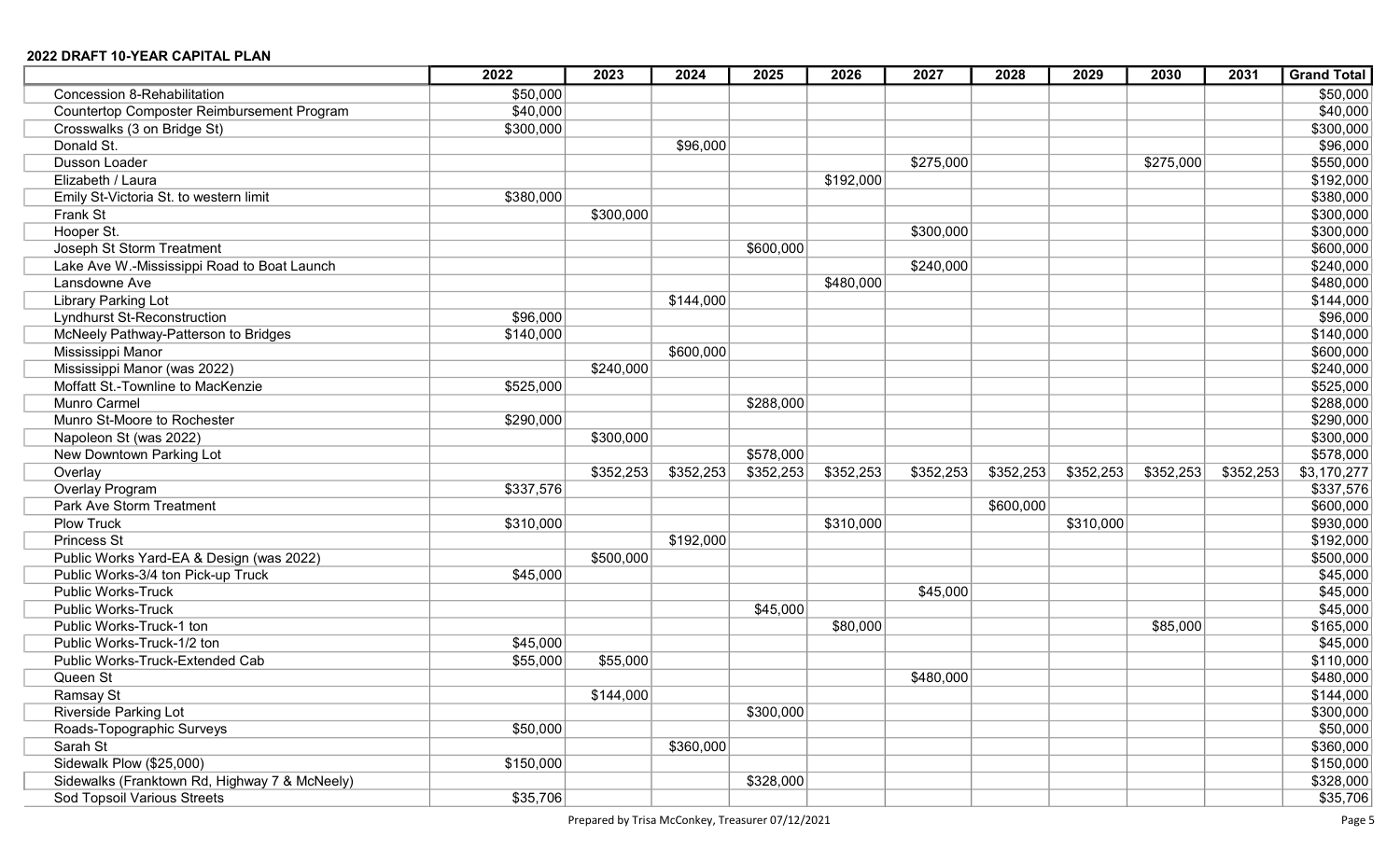|                                           | 2022         | 2023      | 2024      | 2025      | 2026                                                | 2027      | 2028                      | 2029      | 2030                    | 2031      | <b>Grand Total</b> |
|-------------------------------------------|--------------|-----------|-----------|-----------|-----------------------------------------------------|-----------|---------------------------|-----------|-------------------------|-----------|--------------------|
| St. Paul St                               |              |           | \$300,000 |           |                                                     |           |                           |           |                         |           | \$300,000          |
| Steamer                                   | \$20,000     |           |           |           |                                                     |           |                           |           |                         |           | \$20,000           |
| Streetlight Upgrade to LED                | \$520,430    |           |           |           |                                                     |           |                           |           |                         |           | \$520,430          |
| <b>Sussex St Storm Outlet Pipe</b>        |              |           |           |           |                                                     |           | \$600,000                 |           |                         |           | \$600,000          |
| Thomas St                                 |              | \$840,000 |           |           |                                                     |           |                           |           |                         |           | \$840,000          |
| Topographic Surveys                       |              | \$50,000  | \$50,000  | \$50,000  | \$50,000                                            | \$50,000  | \$50,000                  | \$50,000  | \$50,000                | \$50,000  | \$450,000          |
| <b>Townline Road Retaining Walls</b>      |              |           |           |           | \$515,000                                           |           |                           |           |                         |           | \$515,000          |
| <b>Traffic Control Trailer</b>            |              |           | \$6,000   |           |                                                     |           |                           |           |                         |           | \$6,000            |
| <b>Transportation Master Plan</b>         |              |           |           |           |                                                     |           |                           |           | \$50,000                |           | \$50,000           |
| <b>Wachs Vacuum Trailer</b>               |              |           |           | \$115,000 |                                                     |           |                           |           |                         |           | \$115,000          |
| <b>Westview Heights</b>                   |              |           |           |           |                                                     | \$600,000 |                           |           |                         |           | \$600,000          |
| Wilson St                                 |              |           | \$120,000 |           |                                                     |           |                           |           |                         |           | \$120,000          |
| <b>Woodward Ave</b>                       |              |           |           |           |                                                     |           | \$360,000                 |           |                         |           | \$360,000          |
| <b>Public Works Total</b>                 | \$13,786,212 |           |           |           | $$3,286,253$ $$7,245,253$ $$2,656,253$ $$2,219,253$ |           | $$6,852,253$ $$2,097,253$ |           | $$712,253$ $$1,792,253$ | \$402,253 | \$41,049,489       |
|                                           |              |           |           |           |                                                     |           |                           |           |                         |           |                    |
| <b>Recreation and Culture</b>             |              |           |           |           |                                                     |           |                           |           |                         |           |                    |
| 2 Neighborhood Parks 2021 to 2029         |              |           |           |           |                                                     |           |                           | \$700,000 |                         |           | \$700,000          |
| Arena # 2 Beam Painting (was 2022)        |              |           |           | \$25,000  |                                                     |           |                           |           |                         |           | \$25,000           |
| Arena 1 Metal Roof coating 23200 sq. ft   |              |           |           |           | \$372,000                                           |           |                           |           |                         |           | \$372,000          |
| Arena 1-Condenser                         | \$130,000    |           |           |           |                                                     |           |                           |           |                         |           | \$130,000          |
| Arena 2-Condenser                         | \$130,000    |           |           |           |                                                     |           |                           |           |                         |           | \$130,000          |
| Arena Concrete Wall Panels                |              |           |           |           |                                                     |           |                           | \$85,000  |                         |           | \$85,000           |
| Arena Metal Panel Roof coating 480 sq. ft |              |           |           |           | \$63,000                                            |           |                           |           |                         |           | \$63,000           |
| Arena Metal Roof coating 1900 sq. ft      |              |           |           |           | \$33,500                                            |           |                           |           |                         |           | \$33,500           |
| Arena Metal Roof coating 785 sq. ft       |              |           |           |           | \$24,000                                            |           |                           |           |                         |           | \$24,000           |
| Arena Overhead Doors                      |              |           |           |           |                                                     |           | \$3,000                   |           |                         |           | \$3,000            |
| Arena Roof 40 sq. ft                      |              |           |           |           | \$9,000                                             |           |                           |           |                         |           | \$9,000            |
| Arena Roof 50 sq. ft                      |              |           |           |           | \$9,000                                             |           |                           |           |                         |           | \$9,000            |
| Arena Upper Hall Roof 5900 sq. ft         |              | \$226,000 |           |           |                                                     |           |                           |           |                         |           | \$226,000          |
| Arena-Dehumidifier                        |              |           | \$45,000  |           |                                                     |           |                           |           |                         |           | \$45,000           |
| Arena-Doors and Frames                    | \$5,000      |           |           |           |                                                     |           |                           |           |                         |           | \$5,000            |
| Arena-Dressing Rooms                      | \$430,000    |           |           |           |                                                     |           |                           |           |                         |           | \$430,000          |
| Arena-Elevator Upgrade                    |              | \$100,000 |           |           |                                                     |           |                           |           |                         |           | \$100,000          |
| Arena-Office Construction                 | \$397,000    |           |           |           |                                                     |           |                           |           |                         |           | \$397,000          |
| Arena-Office Furniture                    | \$31,480     |           |           |           |                                                     |           |                           |           |                         |           | \$31,480           |
| Arena-Parking Lot                         |              |           | \$360,000 |           |                                                     |           |                           |           |                         |           | \$360,000          |
| Arena-Roof                                | \$20,000     |           |           |           |                                                     |           |                           |           |                         |           | \$20,000           |
| Arena-Upper Hall Floor (was 2022)         |              | \$25,000  |           |           |                                                     |           |                           |           |                         |           | \$25,000           |
| Arena-Zamboni                             | \$120,000    |           |           |           |                                                     |           |                           |           |                         |           | \$120,000          |
| <b>ATV Parking Project</b>                | \$12,500     |           |           |           |                                                     |           |                           |           |                         |           | \$12,500           |
| <b>Batting Cage</b>                       | \$5,000      |           |           |           |                                                     |           |                           |           |                         |           | \$5,000            |
| Beckwith Arena                            | \$63,035     | \$63,035  | \$63,035  | \$63,035  | \$63,035                                            | \$63,035  | \$63,035                  | \$63,035  | \$63,035                | \$63,035  | \$630,350          |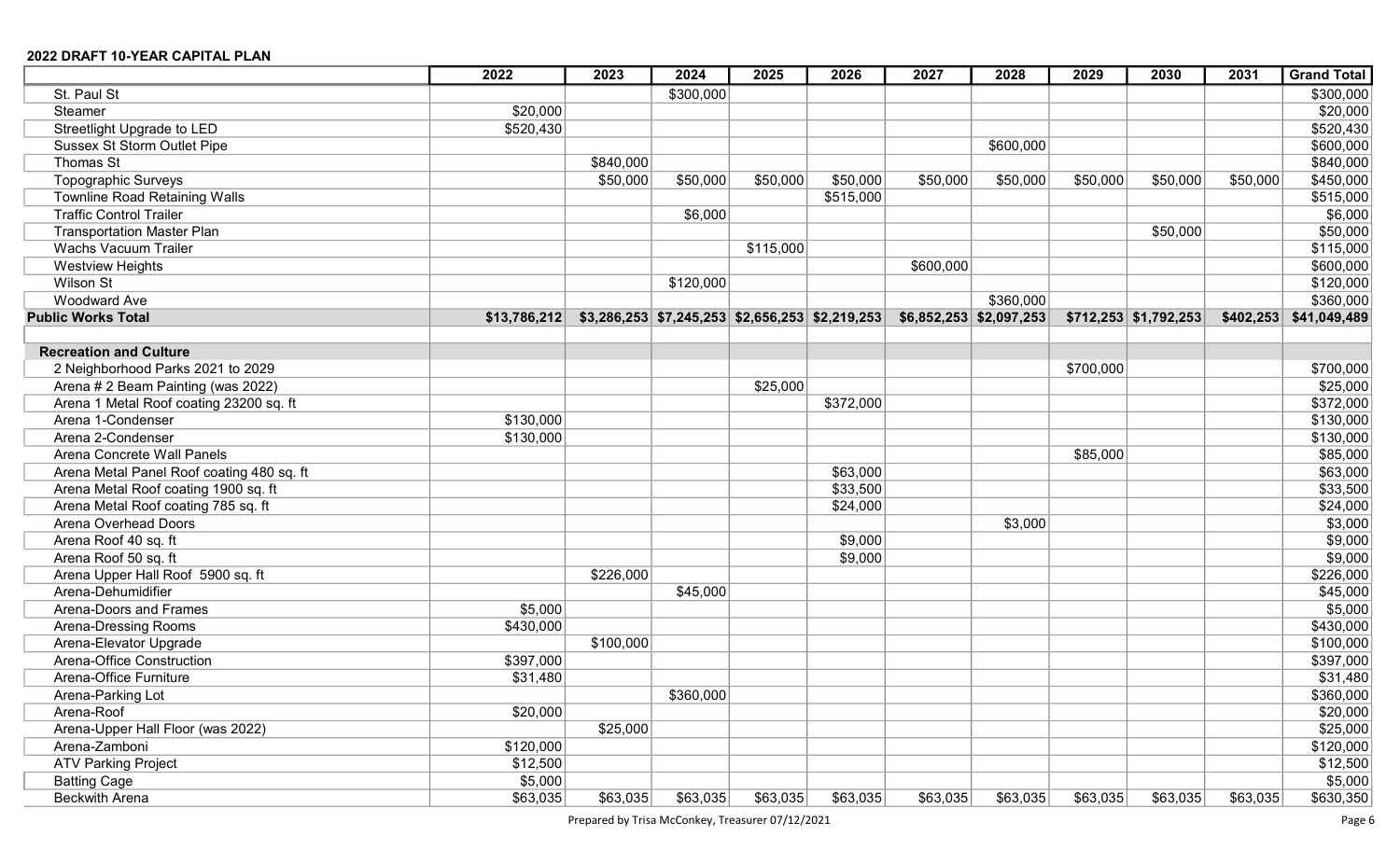|                                              | 2022      | 2023        | 2024      | 2025     | 2026     | 2027      | 2028     | 2029      | 2030     | 2031    | <b>Grand Total</b> |
|----------------------------------------------|-----------|-------------|-----------|----------|----------|-----------|----------|-----------|----------|---------|--------------------|
| <b>Boat Launch-Parking</b>                   | \$75,000  |             |           |          |          |           |          |           |          |         | \$75,000           |
| Canoe Club-Balcony                           | \$23,000  |             |           |          |          |           |          |           |          |         | \$23,000           |
| Canoe Club-Windows & Doors                   | \$5,000   |             |           |          |          |           |          |           |          |         | \$5,000            |
| <b>Carambeck Brick Masonry</b>               |           |             |           |          |          |           |          |           | \$20,000 |         | \$20,000           |
| Carambeck CC Roof 130 sq. ft                 |           | \$24,000    |           |          |          |           |          |           |          |         | \$24,000           |
| Carambeck CC Roof 25800 sq. ft               |           | \$985,000   |           |          |          |           |          |           |          |         | \$985,000          |
| Carambeck CC Roof 4000 sq. ft                |           | \$165,000   |           |          |          |           |          |           |          |         | \$165,000          |
| Carambeck-Lighting                           |           |             |           | \$25,000 |          |           |          |           |          |         | \$25,000           |
| Carambeck-Roof                               |           |             | \$100,000 |          |          |           |          | \$75,000  |          |         | \$175,000          |
| Carambeck-RTU                                | \$30,000  |             |           |          |          |           |          |           |          |         | \$30,000           |
| <b>Commons Park Upgrade</b>                  |           | \$75,000    |           |          |          |           |          |           |          |         | \$75,000           |
| <b>Community Advertising Sign</b>            | \$15,000  |             |           |          |          |           |          |           |          |         | \$15,000           |
| <b>Equipment Storage-Parks</b>               |           | \$383,334   |           |          |          |           |          |           |          |         | \$383,334          |
| Genie Lift                                   |           |             | \$50,000  |          |          |           |          |           |          |         | \$50,000           |
| <b>Goal Post Upgrades</b>                    |           | \$10,000    |           |          |          |           |          |           |          |         | \$10,000           |
| Hendry Farm Upgrade                          |           | \$50,000    |           |          |          |           |          |           |          |         | \$50,000           |
| <b>Historical Plaque Upgrades</b>            | \$13,000  |             |           |          |          |           |          |           |          |         | \$13,000           |
| <b>New Community Centre</b>                  |           | \$3,900,000 |           |          |          |           |          |           |          |         | \$3,900,000        |
| New Community Centre-Equipment/Furnishings   |           | \$350,000   |           |          |          |           |          |           |          |         | \$350,000          |
| New Olympia/Pegasus Park-phase 2             |           | \$730,000   |           |          |          |           |          |           |          |         | \$730,000          |
| New Sports Fields (3) 2021 to 2029           |           |             |           |          |          | \$522,000 |          |           |          |         | \$522,000          |
| New Tennis Court                             | \$150,000 |             |           |          |          |           |          |           |          |         | \$150,000          |
| New Trail (3km) 2021 to 2029                 |           |             |           |          |          |           |          | \$400,000 |          |         | \$400,000          |
| Park-Cardel Subdivision                      | \$400,000 |             |           |          |          |           |          |           |          |         | \$400,000          |
| Park-Carleton Junction Landscaping           | \$150,000 |             |           |          |          |           |          |           |          |         | \$150,000          |
| Park-Findlay Upgrade                         | \$60,000  |             |           |          |          |           |          |           |          |         | \$60,000           |
| Park-Nu-Globe Subdivision                    | \$200,000 |             |           |          |          |           |          |           |          |         | \$200,000          |
| Park-Pegasus Subdivision                     | \$70,000  |             |           |          |          |           |          |           |          |         | \$70,000           |
| Parks-1 ton Truck                            |           |             | \$65,000  |          |          |           |          |           |          |         | \$65,000           |
| Parks-1/2 ton Truck                          |           |             | \$40,000  |          | \$40,000 |           | \$40,000 |           |          |         | \$120,000          |
| Parks-3/4 ton Truck                          |           |             |           |          | \$45,000 | \$45,000  |          |           |          |         | \$90,000           |
| Parks-Cardel Upgrade                         |           | \$20,000    |           |          |          |           |          |           |          |         | \$20,000           |
| Parks-New Neighborhood Park (2) 2020 to 2029 |           |             | \$200,000 |          |          |           |          |           |          |         | \$200,000          |
| Parks-Side by Side                           | \$35,000  |             |           |          |          |           |          |           |          |         | \$35,000           |
| Parks-Tiller                                 | \$5,000   |             |           |          |          |           |          |           |          |         | \$5,000            |
| Parks-Truck Loader                           | \$20,000  |             |           |          |          |           |          |           |          |         | \$20,000           |
| Parks-Utility Trailer                        | \$5,000   |             |           |          |          |           |          |           |          |         | \$5,000            |
| Parks-Van Replacement                        | \$40,000  |             |           |          |          |           |          |           |          |         | \$40,000           |
| Park-Train Station-Upgrade                   | \$107,000 |             |           |          |          |           |          |           |          |         | \$107,000          |
| Park-Upgrade Ferrill Park                    | \$60,000  |             |           |          |          |           |          |           |          |         | \$60,000           |
| Pool Exterior Aluminum Windows               |           | \$30,000    |           |          |          |           |          |           |          |         | \$30,000           |
| Pool Exterior Doors                          |           |             |           |          |          |           |          |           |          | \$5,000 | \$5,000            |